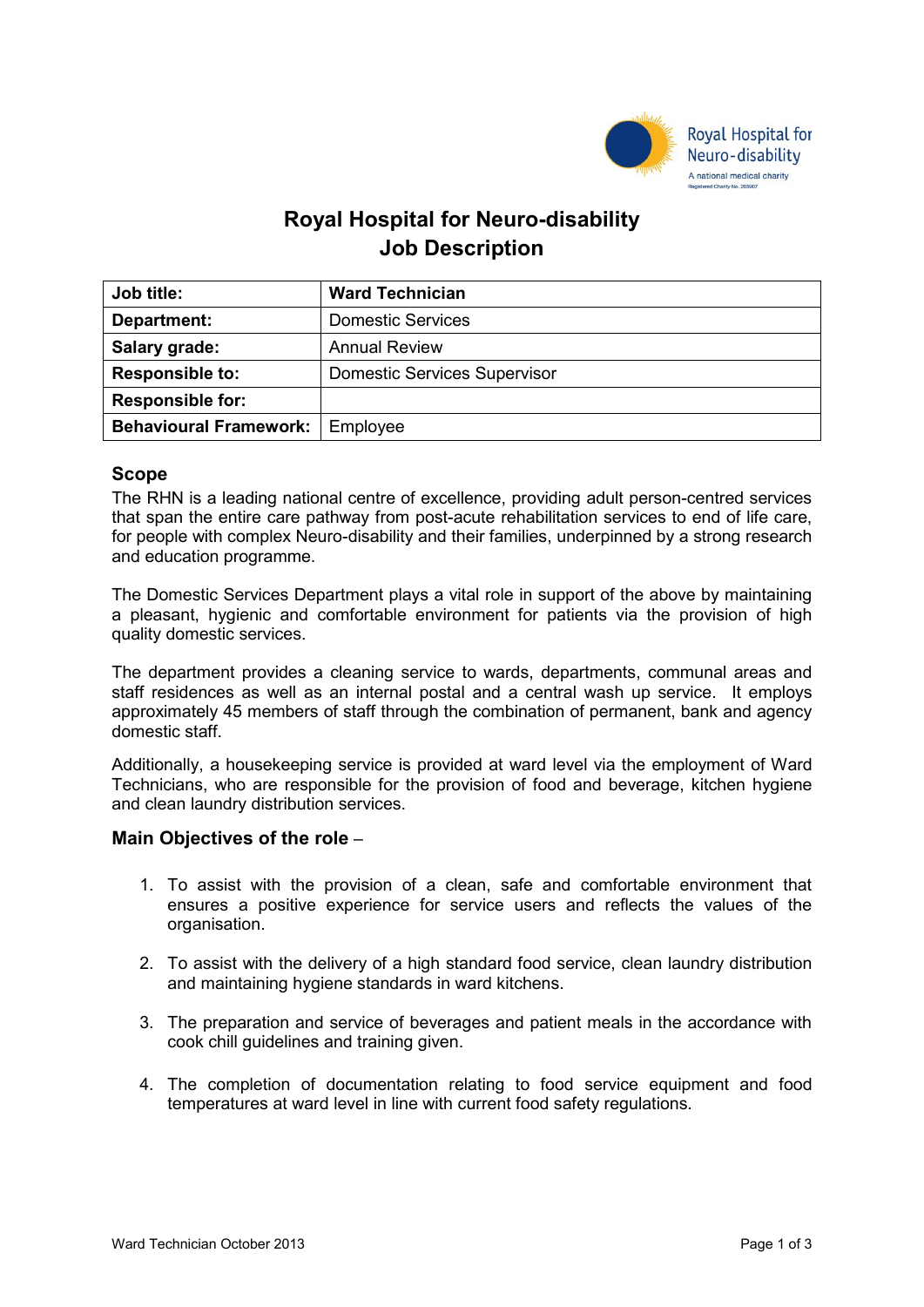# **Key Responsibilities**

- 1. Work in accordance with the day to day tasks and activities, as per work schedules.
- 2. Ensure ward kitchens and equipment are cleaned to the required standard, as per cleaning schedules.
- 3. To be responsible for checking food delivered by Catering Department against menus, taking and recording of temperatures at point of delivery and taking the appropriate action against any shortfalls with catering when food is delivered.
- 4. Ensure all food temperatures are recorded and all food (including ward provisions) are stored correctly and in accordance with food safety regulations.
- 5. Use all kitchen and food service equipment safely and in accordance with training given.
- 6. Check, sort, distribute and store clean clothing belonging to patients in personal wardrobes / drawers
- 7. Ensure compliance with mandatory training. Attend other relevant training, as directed.
- 8. Ensure compliance with all Hospital policies and procedures.
- 9. Report any accidents or near misses or unsafe situations, so appropriate action can be taken.
- 10. Treat patients, visitors and staff with dignity and respect.
- 11. Undertake any other duties appropriate to the role / as requested by line management.

# **Person specification: Essential and Desirable**

- 1. Able to contribute to Domestic Service / organisational aims and objectives.
- 2. Able to engage with the RHN IPR process that identifies own personal and development training needs.
- 3. Able to conduct self in a professional manner towards all service users and management.
- 4. Understand the importance of ensuring confidentiality at all times in accordance with data protection, hospital policy and good practice.
- 5. Be reliable, willing and conscientious and have the ability to work flexibly either individually or as part of a team.
- 6. Be experienced in or able to demonstrate a good understanding of excellent customer service, together with good verbal communication and interpersonal skills.
- 7. Punctuality / a good timekeeper.
- 8. Be able to problem solve with support / use own initiative.